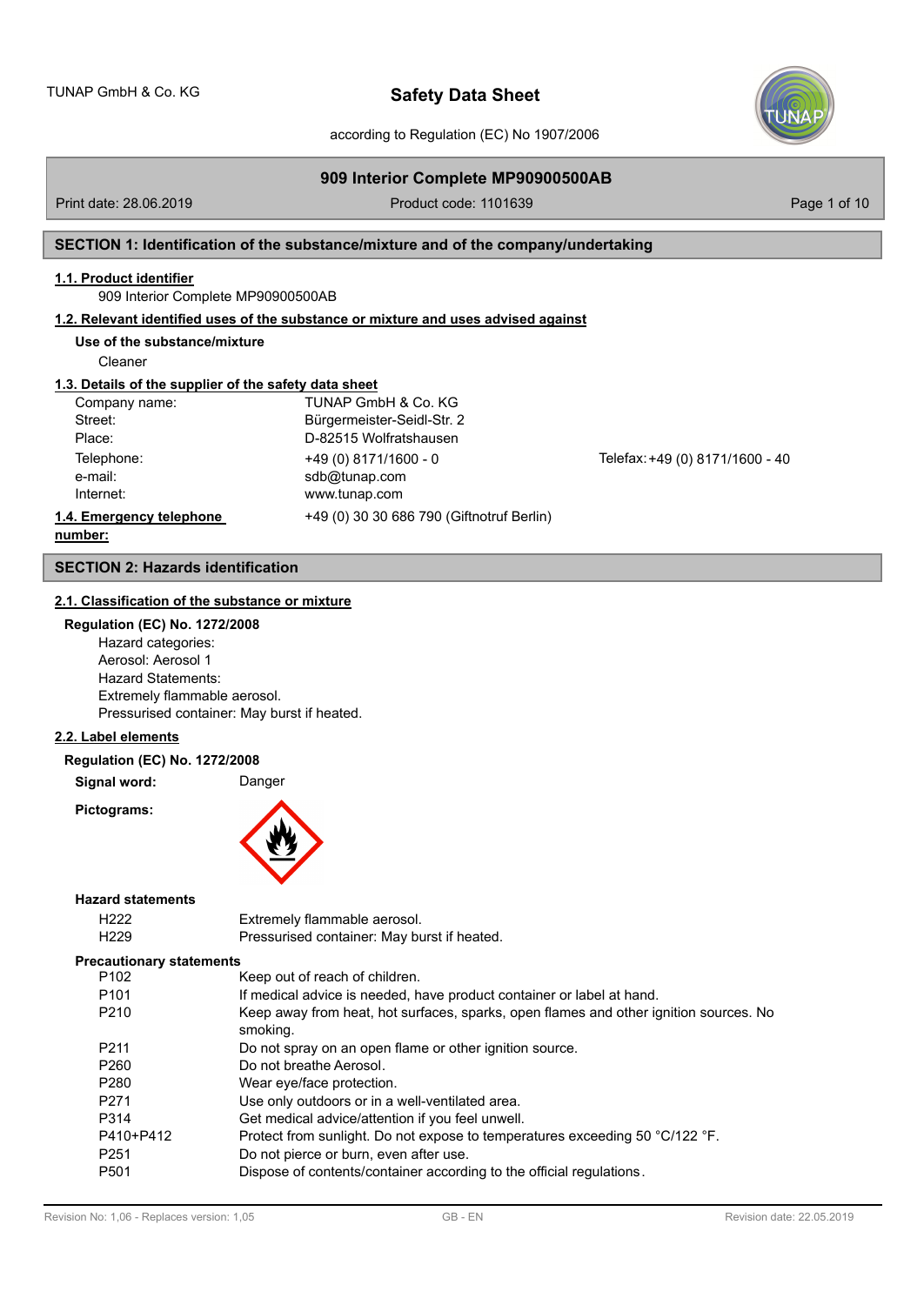

according to Regulation (EC) No 1907/2006

# **909 Interior Complete MP90900500AB**

Print date: 28.06.2019 **Product code: 1101639** Product code: 1101639 Page 2 of 10

### **2.3. Other hazards**

In case of insufficient ventilation and/or through use, explosive/highly flammable mixtures may develop. The substances in the mixture do not meet the PBT/vPvB criteria according to REACH, annex XIII.

# **SECTION 3: Composition/information on ingredients**

### **3.2. Mixtures**

### **Hazardous components**

| <b>CAS No</b> | Chemical name                         |              |                  |               |  |
|---------------|---------------------------------------|--------------|------------------|---------------|--|
|               | EC No                                 | Index No     | <b>REACH No</b>  |               |  |
|               | <b>GHS Classification</b>             |              |                  |               |  |
| 115-10-6      | dimethyl ether                        |              |                  | $10 - 20%$    |  |
|               | 204-065-8                             | 603-019-00-8 |                  |               |  |
|               | Flam. Gas 1, Liquefied gas; H220 H280 |              |                  |               |  |
| 75-28-5       | isobutane                             |              |                  | $10 - 20%$    |  |
|               | 200-857-2                             | 601-004-00-0 | 01-2119485395-27 |               |  |
|               | Flam. Gas 1, Liquefied gas; H220 H280 |              |                  |               |  |
| 74-98-6       | propane                               |              |                  | $1 - 3\%$     |  |
|               | 200-827-9                             | 601-003-00-5 | 01-2119486944-21 |               |  |
|               | Flam. Gas 1, Liquefied gas; H220 H280 |              |                  |               |  |
| 106-97-8      | butane                                |              |                  | $0.1 - 51 \%$ |  |
|               | 203-448-7                             | 601-004-00-0 | 01-2119474691-32 |               |  |
|               | Flam. Gas 1, Liquefied gas; H220 H280 |              |                  |               |  |

Full text of H and EUH statements: see section 16.

### **Labelling for contents according to Regulation (EC) No 648/2004**

15 % - < 30 % aliphatic hydrocarbons, preservation agents (Phenoxyethanol).

# **SECTION 4: First aid measures**

### **4.1. Description of first aid measures**

### **General information**

First aider: Pay attention to self-protection! Remove persons to safety. Never give anything by mouth to an unconscious person or a person with cramps.

### **After inhalation**

Remove person to fresh air and keep comfortable for breathing. In all cases of doubt, or when symptoms persist, seek medical advice.

### **After contact with skin**

Wash with plenty of water and soap. Take off immediately all contaminated clothing and wash it before reuse. In all cases of doubt, or when symptoms persist, seek medical advice.

### **After contact with eyes**

Rinse cautiously with water for several minutes. Remove contact lenses, if present and easy to do. Continue rinsing. In case of troubles or persistent symptoms, consult an ophthalmologist.

# **After ingestion**

Rinse mouth immediately and drink plenty of water.

# **4.2. Most important symptoms and effects, both acute and delayed**

Headache, nausea, dizziness, fatigue, skin irritation

# **4.3. Indication of any immediate medical attention and special treatment needed**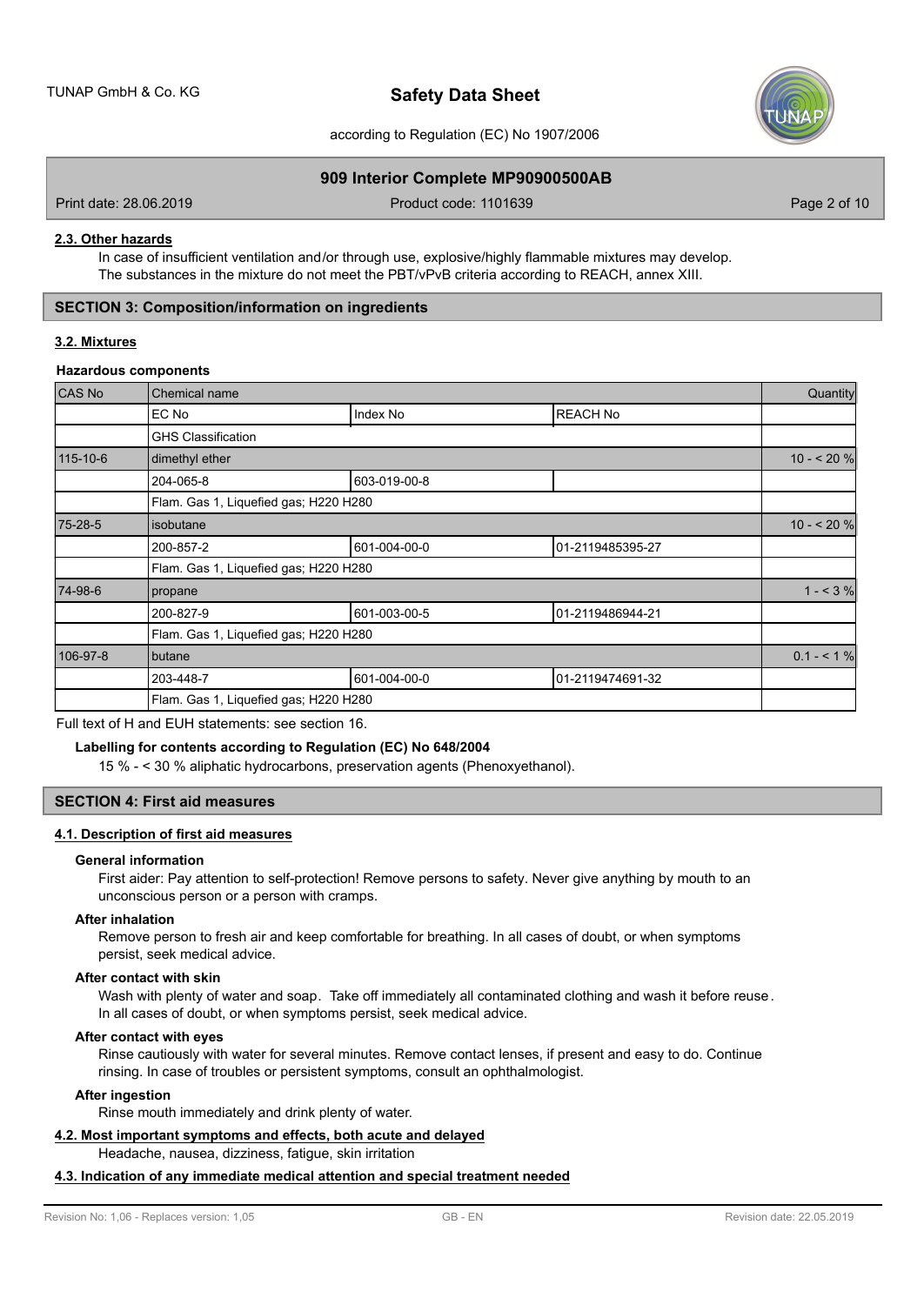

according to Regulation (EC) No 1907/2006

## **909 Interior Complete MP90900500AB**

Print date: 28.06.2019 **Product code: 1101639** Product code: 1101639 Page 3 of 10

Treat symptomatically. Call a POISON CENTER. Symptoms can occur only after several hours.

# **SECTION 5: Firefighting measures**

# **5.1. Extinguishing media**

### **Suitable extinguishing media**

Water fog. Foam. Carbon dioxide (CO2). Extinguishing powder.

### **Unsuitable extinguishing media**

Full water jet

### **5.2. Special hazards arising from the substance or mixture**

Incomplete combustion and thermolysis gases of different toxicity can occur. In the case of hydrocarbonaceous products such as CO, CO2, aldehydes and soot. These can be very dangerous if they are inhaled in high concentrations or in enclosed spaces.

# **5.3. Advice for firefighters**

In case of fire and/or explosion do not breathe fumes. Move undamaged containers from immediate hazard area if it can be done safely. In case of fire: Wear self-contained breathing apparatus.

# **Additional information**

Danger of bursting container.

### **SECTION 6: Accidental release measures**

### **6.1. Personal precautions, protective equipment and emergency procedures**

Wear breathing apparatus if exposed to vapours/dusts/aerosols. Remove all sources of ignition. Keep away from heat, hot surfaces, sparks, open flames and other ignition sources. No smoking. Wear personal protection equipment.

### **6.2. Environmental precautions**

Do not allow to enter into surface water or drains. Prevent spread over a wide area (e.g. by containment or oil barriers). Ensure all waste water is collected and treated via a waste water treatment plant.

### **6.3. Methods and material for containment and cleaning up**

Absorb with liquid-binding material (e.g. sand, diatomaceous earth, acid- or universal binding agents). Clean contaminated articles and floor according to the environmental legislation.

# **6.4. Reference to other sections**

Safe handling: see section 7 Personal protection equipment: see section 8 Disposal: see section 13

# **SECTION 7: Handling and storage**

# **7.1. Precautions for safe handling**

### **Advice on safe handling**

Observe instructions for use.

Dust must be exhausted directly at the point of origin. Vapours/aerosols must be exhausted directly at the point of origin. If local exhaust ventilation is not possible or not sufficient, the entire working area should be ventilated by technical means.

When using do not eat, drink, smoke, sniff.

Wear personal protection equipment (refer to section 8).

In case of insufficient ventilation and/or through use, explosive/highly flammable mixtures may develop.

### **Advice on protection against fire and explosion**

Protect from sunlight. Do not expose to temperatures exceeding 50 °C/122 °F.

# **Further information on handling**

Avoid contact with skin and eyes.

### **7.2. Conditions for safe storage, including any incompatibilities**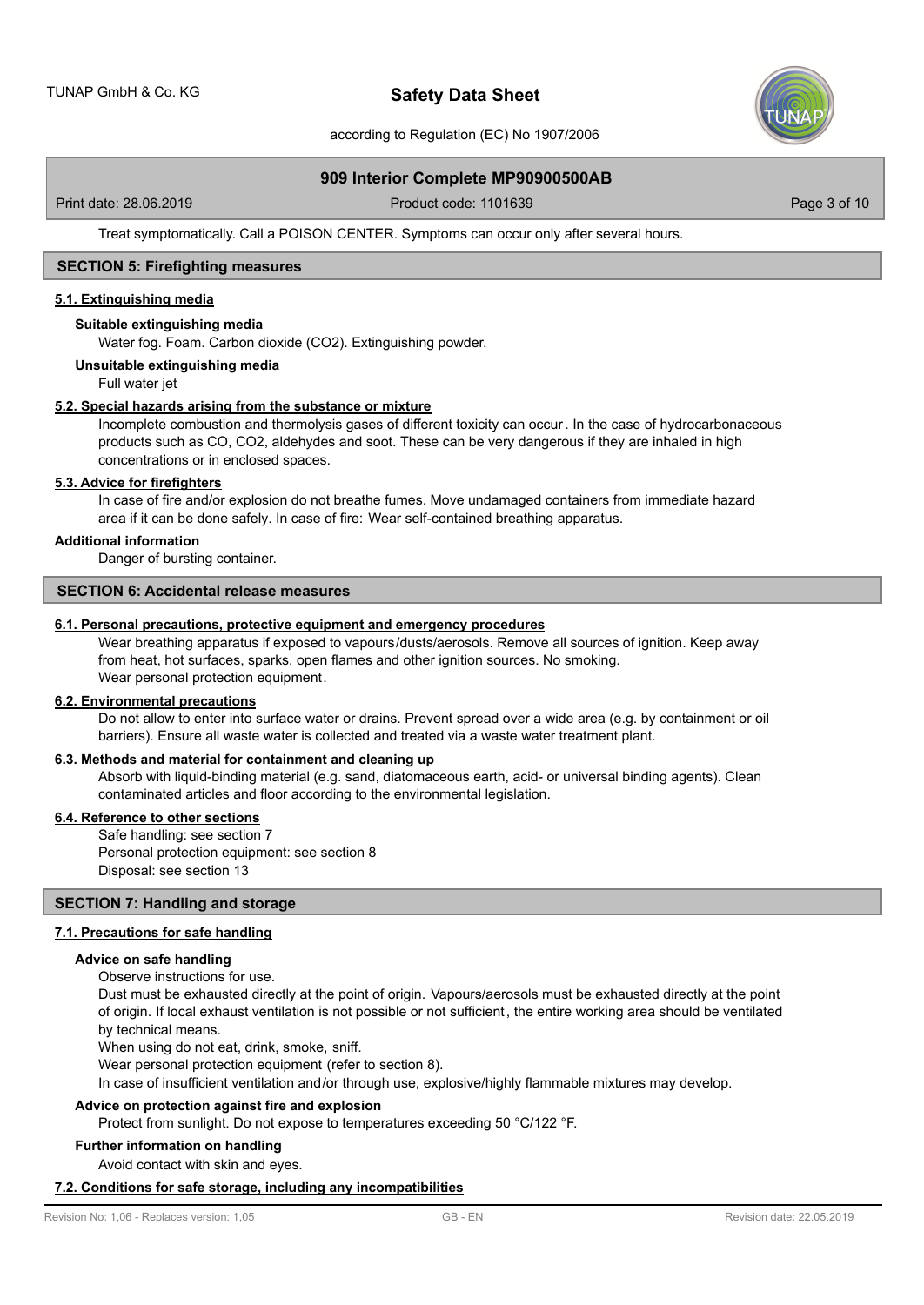

according to Regulation (EC) No 1907/2006

# **909 Interior Complete MP90900500AB**

Print date: 28.06.2019 **Product code: 1101639** Product code: 1101639 Page 4 of 10

### **Requirements for storage rooms and vessels**

Observe legal regulations and provisions.

# **Hints on joint storage**

Do not store together with: Oxidizing agents. Pyrophoric or self-heating substances. Food and feedingstuffs.

### **Further information on storage conditions**

Protect from frost. Protect against direct sunlight. Store in a cool dry place. Observe legal regulations and provisions.

# **7.3. Specific end use(s)**

No information available.

### **SECTION 8: Exposure controls/personal protection**

## **8.1. Control parameters**

# **Exposure limits (EH40)**

| CAS No   | l Substance    | ppm  | mg/m <sup>3</sup> | fibres/mll | Category      | Origin     |
|----------|----------------|------|-------------------|------------|---------------|------------|
| 106-97-8 | <b>Butane</b>  | 600  | <b>1450</b>       |            | TWA (8 h)     | WEL        |
|          |                | 750l | 1810              |            | STEL (15 min) | WEL        |
| 115-10-6 | Dimethyl ether | 400l | 766I              |            | TWA (8 h)     | WEL        |
|          |                | 500  | 958               |            | STEL (15 min) | <b>WEL</b> |

# **Additional advice on limit values**

a no restriction

b End of exposure or end of shift

c at long term exposure: after several previous shifts

d before next shift

blood (B)

Urine (U)

# **8.2. Exposure controls**

### **Appropriate engineering controls**

If handled uncovered, arrangements with local exhaust ventilation have to be used. Do not breathe gas/fumes/vapour/spray.

### **Protective and hygiene measures**

Avoid exposure. Wear suitable protective clothing. Draw up and observe skin protection programme.

### **Eye/face protection**

Suitable eye protection: Tightly sealed safety glasses. DIN EN 166

### **Hand protection**

Protect skin by using skin protective cream. When handling with chemical substances, protective gloves must be worn with the CE-label including the four control digits. The quality of the protective gloves resistant to chemicals must be chosen as a function of the specific working place concentration and quantity of hazardous substances.

Suitable material: NBR (Nitrile rubber) Breakthrough time (maximum wearing time) 480min Thickness of the glove material 0,45 mm DIN EN 374

**Skin protection**

Wear suitable protective clothing. Take off immediately all contaminated clothing and wash it before reuse.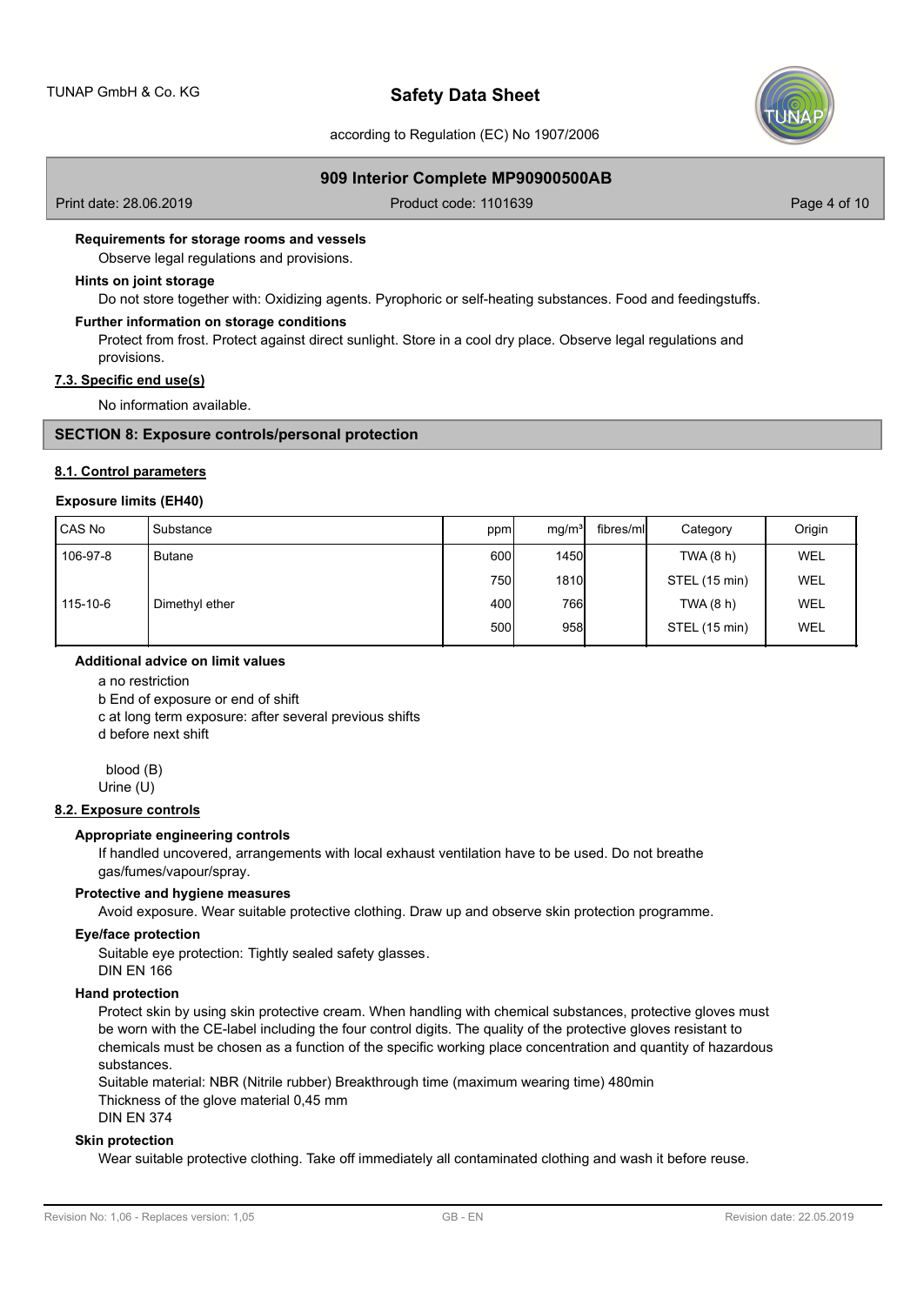

according to Regulation (EC) No 1907/2006

**909 Interior Complete MP90900500AB**

| Print date: 28.06.2019                                                                                                                                                                                                                                   | Product code: 1101639                                                                                                                                           | Page 5 of 10                     |
|----------------------------------------------------------------------------------------------------------------------------------------------------------------------------------------------------------------------------------------------------------|-----------------------------------------------------------------------------------------------------------------------------------------------------------------|----------------------------------|
| <b>Respiratory protection</b>                                                                                                                                                                                                                            |                                                                                                                                                                 |                                  |
| Wear breathing apparatus if exposed to vapours/dusts/aerosols.<br>Filtering device with filter or ventilator filtering device of type: AX<br>Observe the wear time limits as specified by the manufacturer.<br>Observe legal regulations and provisions. | When exceeding the relevant workplace exposure limits, note the following:<br>Suitable respiratory protective equipment: Combination filter device (DIN EN 141) |                                  |
| <b>Environmental exposure controls</b><br>Observe legal regulations and provisions.                                                                                                                                                                      |                                                                                                                                                                 |                                  |
| <b>SECTION 9: Physical and chemical properties</b>                                                                                                                                                                                                       |                                                                                                                                                                 |                                  |
| 9.1. Information on basic physical and chemical properties                                                                                                                                                                                               |                                                                                                                                                                 |                                  |
| Physical state:                                                                                                                                                                                                                                          | Aerosol                                                                                                                                                         |                                  |
| Colour:                                                                                                                                                                                                                                                  | grey                                                                                                                                                            |                                  |
| Odour:                                                                                                                                                                                                                                                   | orange                                                                                                                                                          |                                  |
|                                                                                                                                                                                                                                                          |                                                                                                                                                                 | <b>Test method</b>               |
| pH-Value (at 20 °C):                                                                                                                                                                                                                                     | not determined DIN 19268                                                                                                                                        |                                  |
| Changes in the physical state                                                                                                                                                                                                                            |                                                                                                                                                                 |                                  |
| Melting point:                                                                                                                                                                                                                                           | not determined                                                                                                                                                  |                                  |
| Initial boiling point and boiling range:                                                                                                                                                                                                                 | -40 $^{\circ}$ C                                                                                                                                                |                                  |
| Flash point:                                                                                                                                                                                                                                             | $-80 °C$                                                                                                                                                        |                                  |
| <b>Flammability</b>                                                                                                                                                                                                                                      |                                                                                                                                                                 |                                  |
| Solid:                                                                                                                                                                                                                                                   | not applicable                                                                                                                                                  |                                  |
| Gas:                                                                                                                                                                                                                                                     | not applicable                                                                                                                                                  |                                  |
| Lower explosion limits:                                                                                                                                                                                                                                  | 1,5                                                                                                                                                             |                                  |
| Upper explosion limits:                                                                                                                                                                                                                                  | 32                                                                                                                                                              |                                  |
| <b>Auto-ignition temperature</b>                                                                                                                                                                                                                         |                                                                                                                                                                 |                                  |
| Solid:                                                                                                                                                                                                                                                   | not applicable                                                                                                                                                  |                                  |
| Gas:                                                                                                                                                                                                                                                     | not applicable                                                                                                                                                  |                                  |
| Decomposition temperature:                                                                                                                                                                                                                               | not determined                                                                                                                                                  |                                  |
| <b>Oxidizing properties</b><br>Not oxidising.                                                                                                                                                                                                            |                                                                                                                                                                 |                                  |
| Vapour pressure:                                                                                                                                                                                                                                         | not determined                                                                                                                                                  |                                  |
| Density (at 20 °C):                                                                                                                                                                                                                                      |                                                                                                                                                                 | 1,04 g/cm <sup>3</sup> DIN 51757 |
| Water solubility:                                                                                                                                                                                                                                        | The study does not need to be conducted<br>because the substance is known to be<br>insoluble in water.                                                          |                                  |
| Solubility in other solvents<br>not determined                                                                                                                                                                                                           |                                                                                                                                                                 |                                  |
| Partition coefficient:                                                                                                                                                                                                                                   | not determined                                                                                                                                                  |                                  |
| Vapour density:                                                                                                                                                                                                                                          | not determined                                                                                                                                                  |                                  |
| Evaporation rate:                                                                                                                                                                                                                                        | not determined                                                                                                                                                  |                                  |
| 9.2. Other information                                                                                                                                                                                                                                   |                                                                                                                                                                 |                                  |
| Solid content:                                                                                                                                                                                                                                           | not determined                                                                                                                                                  |                                  |
|                                                                                                                                                                                                                                                          |                                                                                                                                                                 |                                  |

Data apply to technical substance: Relative density, Colour, Odour, Viscosity, pH.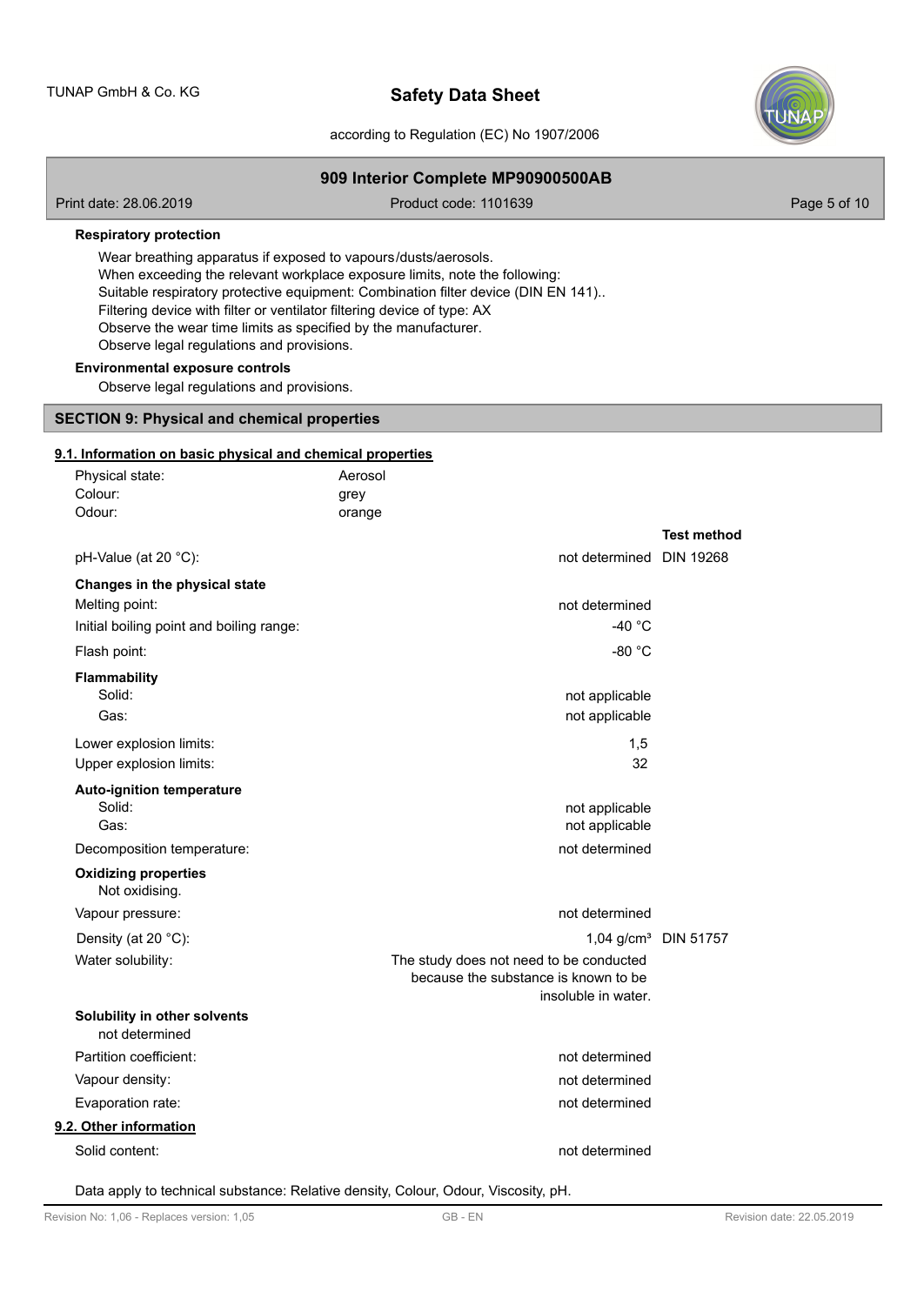

according to Regulation (EC) No 1907/2006

# **909 Interior Complete MP90900500AB**

Print date: 28.06.2019 **Product code: 1101639** Product code: 1101639 Page 6 of 10

### **SECTION 10: Stability and reactivity**

### **10.1. Reactivity**

No hazardous reaction when handled and stored according to provisions.

# **10.2. Chemical stability**

The product is stable under storage at normal ambient temperatures.

# **10.3. Possibility of hazardous reactions**

Do not expose to temperatures above 50 °C. Heating causes rise in pressure with risk of bursting.

### **10.4. Conditions to avoid**

Keep away from sources of heat (e.g. hot surfaces), sparks and open flames. Vapours can form explosive mixtures with air. Take precautionary measures against static discharges.

### **10.5. Incompatible materials**

Oxidizing agents. Pyrophoric or self-heating substances.

### **10.6. Hazardous decomposition products**

Incomplete combustion and thermolysis gases of different toxicity can occur. In the case of hydrocarbonaceous products such as CO, CO2, aldehydes and soot. These can be very dangerous if they are inhaled in high concentrations or in enclosed spaces.

### **Further information**

Do not mix with other chemicals.

### **SECTION 11: Toxicological information**

### **11.1. Information on toxicological effects**

### **Toxicocinetics, metabolism and distribution**

There are no data available on the mixture itself.

### **Acute toxicity**

Based on available data, the classification criteria are not met.

| CAS No   | <b>Chemical name</b> |       |           |         |               |  |  |
|----------|----------------------|-------|-----------|---------|---------------|--|--|
|          | Exposure route       | IDose |           | Species | <b>Source</b> |  |  |
| 75-28-5  | lisobutane           |       |           |         |               |  |  |
|          | Inhalation vapour    | LC50  | 1237 mg/l | Mouse.  |               |  |  |
| 106-97-8 | <b>I</b> butane      |       |           |         |               |  |  |
|          | inhalation (4 h) gas | LC50  | 658 ppm   | Rat     | <b>GESTIS</b> |  |  |

### **Irritation and corrosivity**

Based on available data, the classification criteria are not met.

### **Sensitising effects**

Based on available data, the classification criteria are not met.

### **Carcinogenic/mutagenic/toxic effects for reproduction**

Based on available data, the classification criteria are not met. No indication of human carcinogenicity.

No indications of human germ cell mutagenicity exist.

No indications of human reproductive toxicity exist.

### **STOT-single exposure**

Based on available data, the classification criteria are not met.

## **STOT-repeated exposure**

Based on available data, the classification criteria are not met.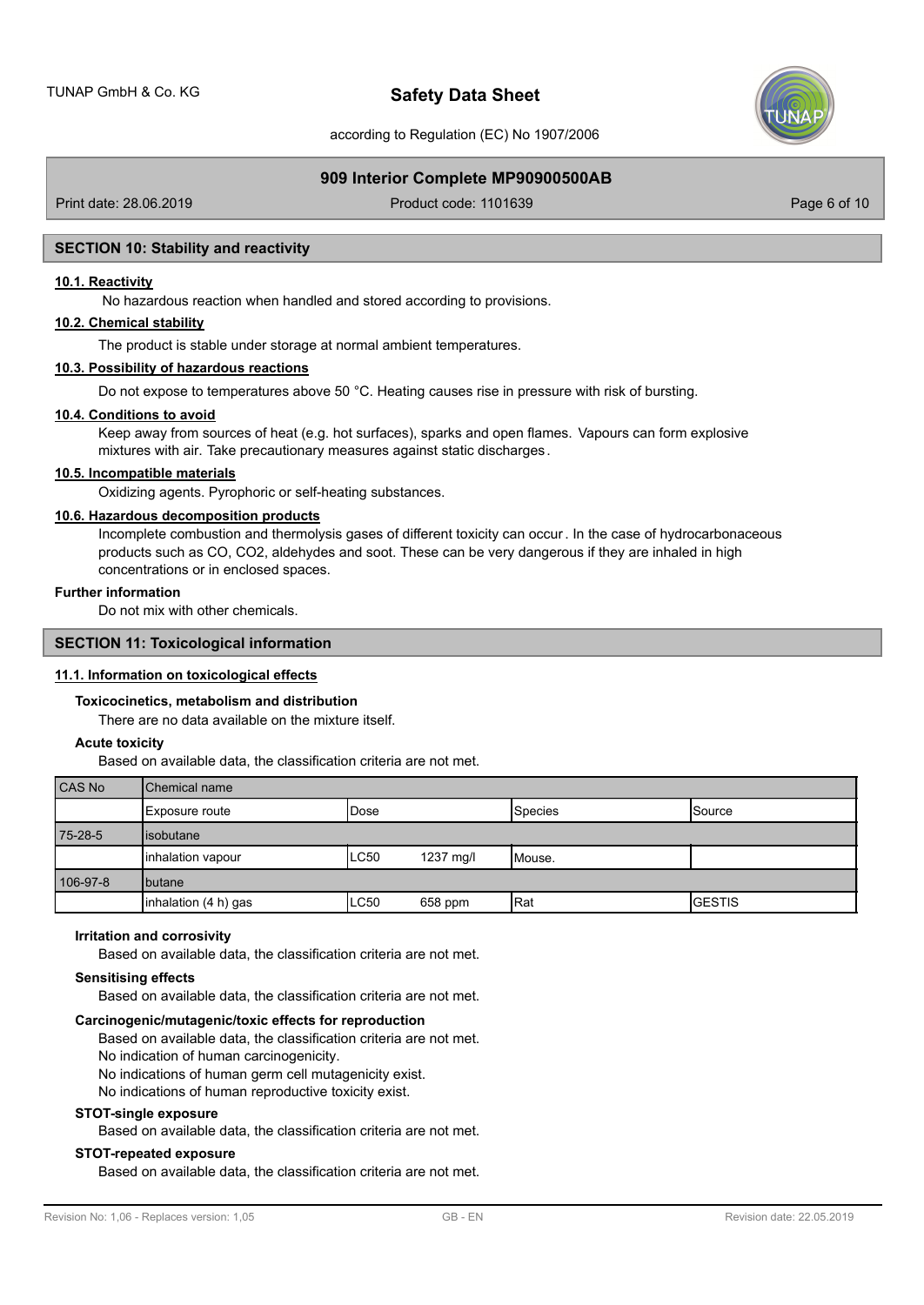

according to Regulation (EC) No 1907/2006

# **909 Interior Complete MP90900500AB**

Print date: 28.06.2019 **Product code: 1101639** Product code: 1101639 Page 7 of 10

# **Aspiration hazard**

Based on available data, the classification criteria are not met.

# **Specific effects in experiment on an animal**

No information available.

# **SECTION 12: Ecological information**

# **12.1. Toxicity**

The product is not: Ecotoxic.

| CAS No   | Chemical name            |             |              |  |                                  |                                                               |
|----------|--------------------------|-------------|--------------|--|----------------------------------|---------------------------------------------------------------|
|          | Aquatic toxicity         | Dose        |              |  | [h]   [d] Species                | Source                                                        |
| 115-10-6 | dimethyl ether           |             |              |  |                                  |                                                               |
|          | Acute fish toxicity      | <b>LC50</b> | > 4100 mg/l  |  | 96 h Poecilia reticulata (Guppy) |                                                               |
|          | Acute algae toxicity     | ErC50       | $> 154$ mg/l |  | 96 h Green Algae                 |                                                               |
|          | Acute crustacea toxicity | <b>EC50</b> | > 4400 mg/l  |  | 48 h Daphnia magna               |                                                               |
| 75-28-5  | isobutane                |             |              |  |                                  |                                                               |
|          | Acute fish toxicity      | <b>LC50</b> | 91,42 mg/l   |  | 96 h Fish, no other information  | <b>United States</b><br>Environmental<br>Protection A         |
|          | Acute algae toxicity     | ErC50       | 19,37 mg/l   |  | 96 h Algae                       | <b>USEPA OPPT Risk</b><br><b>Assessment Division</b><br>(200) |
|          | Acute crustacea toxicity | <b>EC50</b> | 69,43 mg/l   |  | 48 h Daphnia sp.                 | <b>USEPA OPPT Risk</b><br><b>Assessment Division</b><br>(200) |
| 74-98-6  | propane                  |             |              |  |                                  |                                                               |
|          | Acute fish toxicity      | <b>LC50</b> | 49,9 mg/l    |  | 96 h Fish, no other information  | <b>United States</b><br>Environmental<br>Protection A         |
|          | Acute algae toxicity     | ErC50       | 19,37 mg/l   |  | 96 h Algae                       | <b>USEPA OPPT Risk</b><br>Assessment Division<br>(200)        |
|          | Acute crustacea toxicity | <b>EC50</b> | 69,43 mg/l   |  | 48 h Daphnia sp.                 | <b>USEPA OPPT Risk</b><br>Assessment Division<br>(200)        |
| 106-97-8 | butane                   |             |              |  |                                  |                                                               |
|          | Acute fish toxicity      | <b>LC50</b> | 49,9 mg/l    |  | 96 h Fish, no other information  | <b>United States</b><br>Environmental<br><b>Protection A</b>  |
|          | Acute algae toxicity     | ErC50       | 19,37 mg/l   |  | 96 h Algae                       | <b>USEPA OPPT Risk</b><br><b>Assessment Division</b><br>(200) |
|          | Acute crustacea toxicity | <b>EC50</b> | 69,43 mg/l   |  | 48 h Daphnia sp.                 | <b>USEPA OPPT Risk</b><br>Assessment Division<br>(200)        |

# **12.2. Persistence and degradability**

The product has not been tested.

# **12.3. Bioaccumulative potential**

The product has not been tested.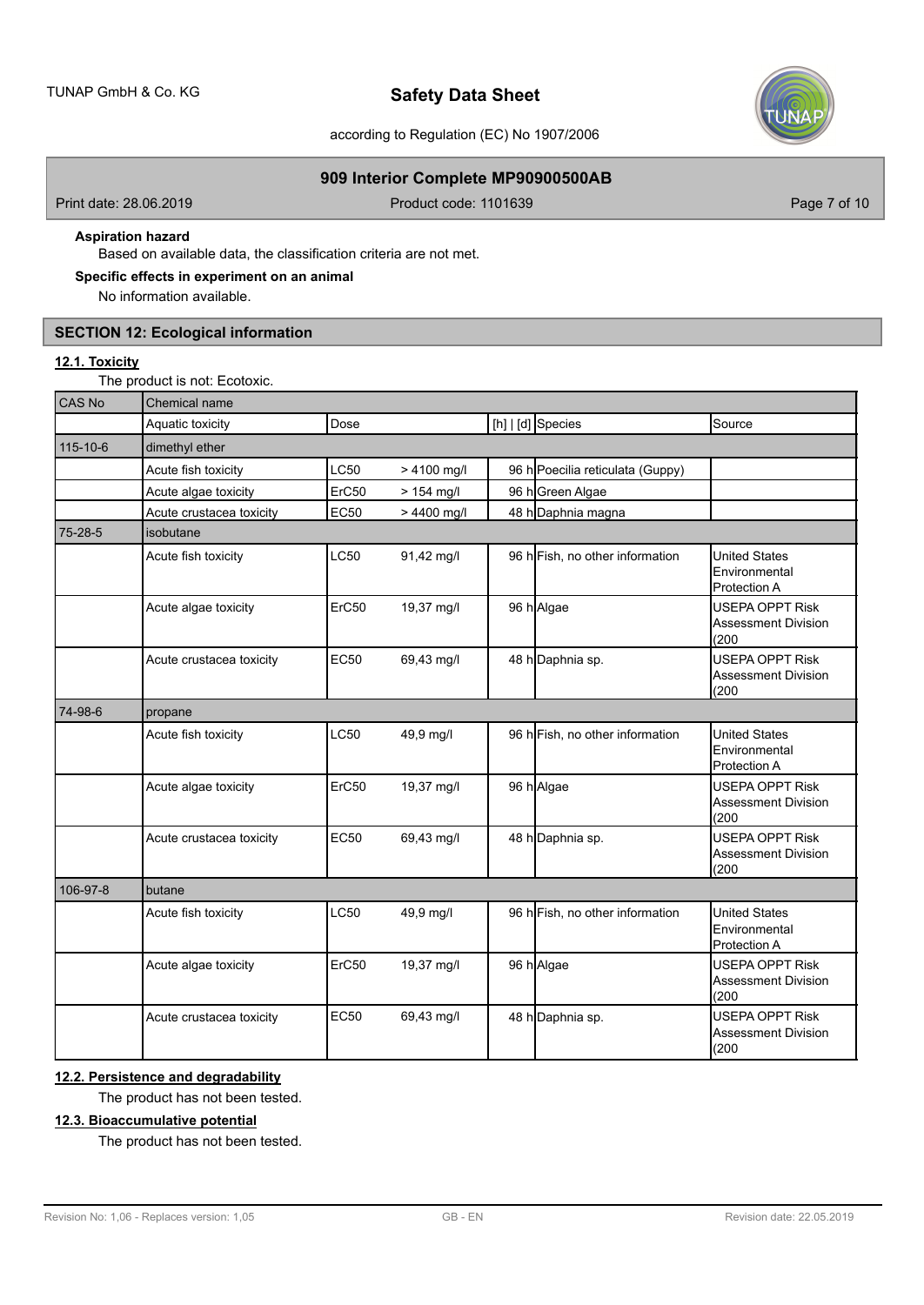

according to Regulation (EC) No 1907/2006

### **909 Interior Complete MP90900500AB**

Print date: 28.06.2019 **Product code: 1101639** Product code: 1101639 Page 8 of 10

### **Partition coefficient n-octanol/water**

| CAS No   | <b>I</b> Chemical name | Log Pow |
|----------|------------------------|---------|
| 115-10-6 | dimethyl ether         | 0,1     |
| 75-28-5  | lisobutane             | 1,09    |
| 74-98-6  | <b>I</b> propane       | 1,09    |
| 106-97-8 | <b>I</b> butane        | 1,09    |

### **12.4. Mobility in soil**

The product has not been tested.

### **12.5. Results of PBT and vPvB assessment**

The product has not been tested.

### **12.6. Other adverse effects**

No information available.

### **Further information**

Avoid release to the environment.

# **SECTION 13: Disposal considerations**

### **13.1. Waste treatment methods**

### **Advice on disposal**

Do not allow to enter into surface water or drains. Dispose of waste according to applicable legislation.

# **Waste disposal number of waste from residues/unused products**

160504 WASTES NOT OTHERWISE SPECIFIED IN THE LIST; gases in pressure containers and discarded chemicals; gases in pressure containers (including halons) containing hazardous substances; hazardous waste

# **Waste disposal number of used product**

WASTES NOT OTHERWISE SPECIFIED IN THE LIST; gases in pressure containers and discarded chemicals; gases in pressure containers (including halons) containing hazardous substances; hazardous waste 160504

# **Waste disposal number of contaminated packaging**

WASTE PACKAGING; ABSORBENTS, WIPING CLOTHS, FILTER MATERIALS AND PROTECTIVE CLOTHING NOT OTHERWISE SPECIFIED; packaging (including separately collected municipal packaging waste); metallic packaging 150104

### **Contaminated packaging**

Completely emptied packages can be recycled.

# **SECTION 14: Transport information**

# **Land transport (ADR/RID)**

| UN 1950         |
|-----------------|
| <b>AEROSOLS</b> |
| 2               |
|                 |
| 21              |
| 5F              |
| 190 327 344 625 |
| $1 \mid$        |
| F٥              |
| 2               |
|                 |
|                 |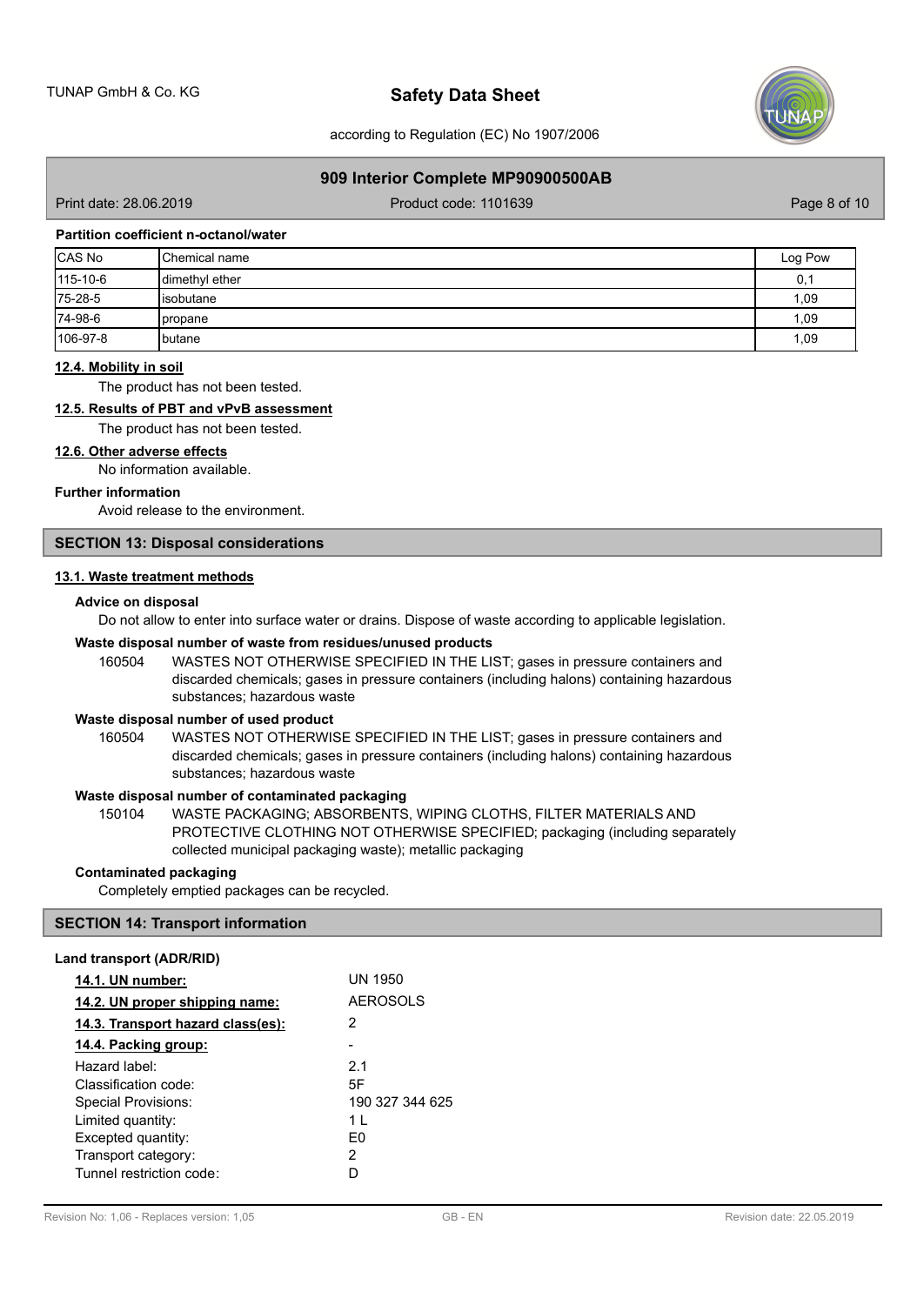

# according to Regulation (EC) No 1907/2006

|                                                                                            | 909 Interior Complete MP90900500AB                                                                   |              |
|--------------------------------------------------------------------------------------------|------------------------------------------------------------------------------------------------------|--------------|
| Print date: 28.06.2019                                                                     | Product code: 1101639                                                                                | Page 9 of 10 |
| Inland waterways transport (ADN)                                                           |                                                                                                      |              |
| 14.1. UN number:                                                                           | <b>UN 1950</b>                                                                                       |              |
| 14.2. UN proper shipping name:                                                             | <b>AEROSOLS</b>                                                                                      |              |
| 14.3. Transport hazard class(es):                                                          | 2                                                                                                    |              |
| 14.4. Packing group:                                                                       | -                                                                                                    |              |
| Hazard label:                                                                              | 2.1                                                                                                  |              |
| Classification code:                                                                       | 5F                                                                                                   |              |
| Special Provisions:<br>Limited quantity:                                                   | 190 327 344 625<br>1 <sub>L</sub>                                                                    |              |
| Excepted quantity:                                                                         | E <sub>0</sub>                                                                                       |              |
| <b>Marine transport (IMDG)</b>                                                             |                                                                                                      |              |
| 14.1. UN number:                                                                           | <b>UN 1950</b>                                                                                       |              |
| 14.2. UN proper shipping name:                                                             | <b>AEROSOLS</b>                                                                                      |              |
| 14.3. Transport hazard class(es):                                                          | 2.1                                                                                                  |              |
| 14.4. Packing group:                                                                       |                                                                                                      |              |
| Hazard label:                                                                              | 2.1                                                                                                  |              |
| Marine pollutant:                                                                          | no                                                                                                   |              |
| <b>Special Provisions:</b>                                                                 | 63, 190, 277, 327, 344, 381, 959                                                                     |              |
| Limited quantity:                                                                          | 1000 mL                                                                                              |              |
| Excepted quantity:<br>EmS:                                                                 | E <sub>0</sub><br>$F-D$ , S-U                                                                        |              |
| Air transport (ICAO-TI/IATA-DGR)                                                           |                                                                                                      |              |
| 14.1. UN number:                                                                           | UN 1950                                                                                              |              |
| 14.2. UN proper shipping name:                                                             | AEROSOLS, flammable                                                                                  |              |
| 14.3. Transport hazard class(es):                                                          | 2.1                                                                                                  |              |
| 14.4. Packing group:                                                                       |                                                                                                      |              |
| Hazard label:                                                                              | 2.1                                                                                                  |              |
| <b>Special Provisions:</b>                                                                 | A145 A167 A802                                                                                       |              |
| Limited quantity Passenger:                                                                | 30 kg G                                                                                              |              |
| Passenger LQ:<br>Excepted quantity:                                                        | Y203<br>E <sub>0</sub>                                                                               |              |
| IATA-packing instructions - Passenger:                                                     | 203                                                                                                  |              |
| IATA-max. quantity - Passenger:                                                            | 75 kg                                                                                                |              |
| IATA-packing instructions - Cargo:                                                         | 203                                                                                                  |              |
| IATA-max. quantity - Cargo:                                                                | 150 kg                                                                                               |              |
| 14.5. Environmental hazards                                                                |                                                                                                      |              |
| ENVIRONMENTALLY HAZARDOUS:                                                                 | no                                                                                                   |              |
| 14.6. Special precautions for user<br>Warning: Flammable gases.                            |                                                                                                      |              |
| 14.7. Transport in bulk according to Annex II of Marpol and the IBC Code<br>not applicable |                                                                                                      |              |
| <b>SECTION 15: Regulatory information</b>                                                  |                                                                                                      |              |
|                                                                                            | 15.1. Safety, health and environmental regulations/legislation specific for the substance or mixture |              |

# **EU regulatory information**

ľ

# Restrictions on use (REACH, annex XVII):

Entry 28: isobutane; butane